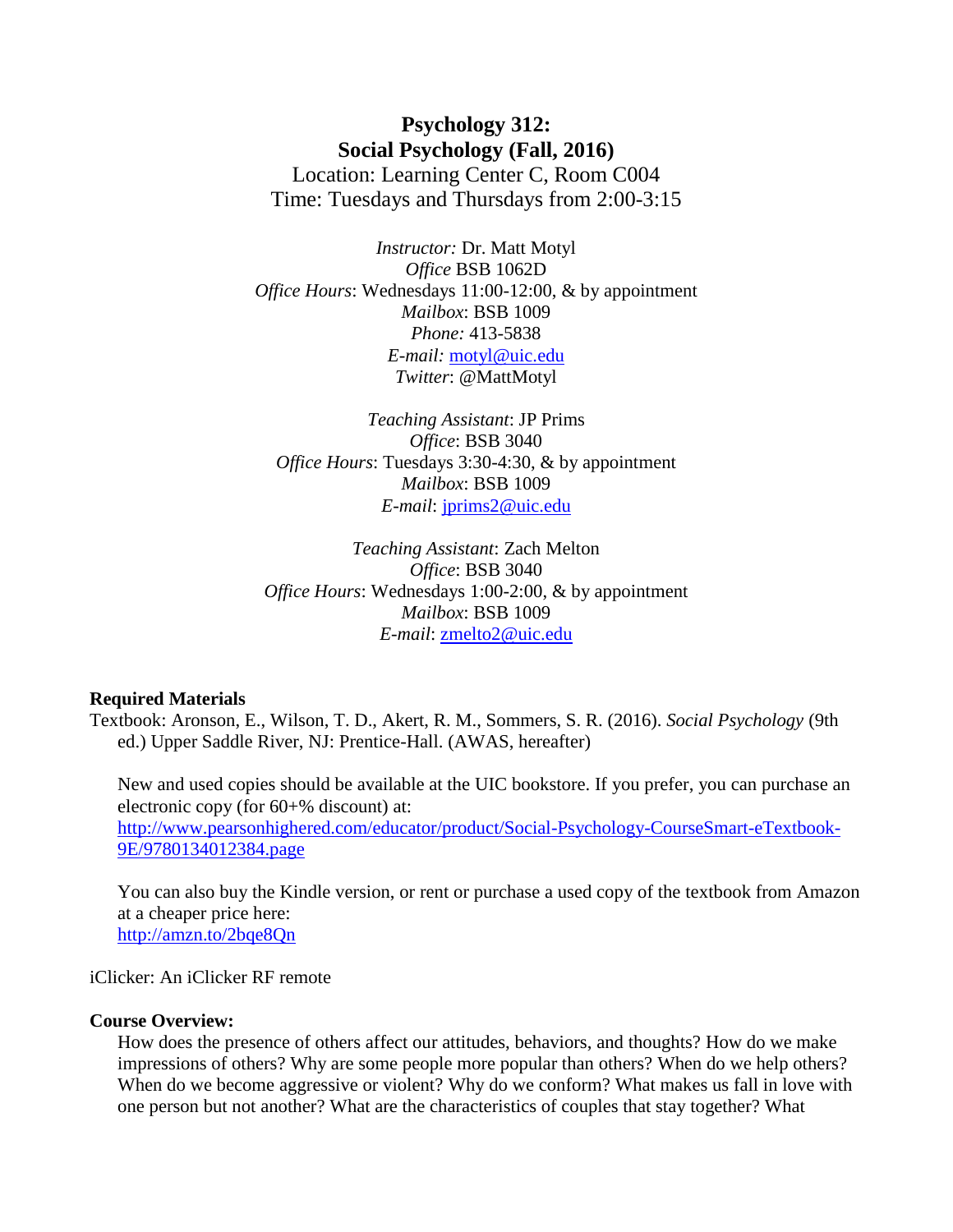strategies can we use to negotiate a good deal on a new car? How do stereotypes affect people? These are just a few of the many questions that social psychologists address in their research. Social psychology is the scientific study of how our thoughts, feelings, and behaviors influence, and are influenced by, other people. This course provides a broad introduction to the field of social psychology. Social psychology is grounded heavily in theory and the scientific method, and we will focus on both in this course.

## **Course Prerequisite:**

Grade C or better in PSCH 242

## **Course Objectives:**

Students should leave this course with an understanding of:

- Social psychological theories and explanations for how people and environments shape our thoughts, feelings, and behaviors
- How theories of social behavior are translated into scientifically testable hypotheses
- How hypotheses are tested and evaluated by conducting experiments and observing behavior appreciating these research methods and techniques will underscore the value of the scientific method and scientific reasoning in understanding our world
- How to be a good consumer of research, and to critically evaluate scientific findings about social psychological issues that affect us all
- How to use social psychology to understand everyday life (e.g., interactions with other people and groups, relationships, mind-body issues and health, political processes, law and policy and social processes more generally)

## **Course Format and Expectations:**

We will meet twice a week for 75-minute interactive lectures. Videos, class demonstrations, and discussions will supplement the lectures. I will assume that you have completed the reading assignments before each class meeting. In class, we will discuss some—but not all—of the topics from the book. Instead, we will use the class time to gain an in-depth understanding of selected topics. Because you are responsible for knowing theory and research not covered in the reading material, it is a good idea to attend every lecture (see below). You are responsible for both book and class material on the exams. If you miss class, be sure to get notes from a classmate.

## **Attendance and Learning Environment:**

Though, I will not take formal attendance, I will incorporate iClicker polls, questions, and popquizzes. To obtain credit for these activities, you must be present and have your iClicker. Your participation in these activities is part of your grade (see grading section below, for details), so bring your iClicker to each and every class. Moreover, it is in your best interest to attend class. When you miss class, you may miss out on iClicker points, important announcements, and important material NOT covered in the book that may appear on your exams. You are responsible for all material covered in class. Under no circumstance will I or your teaching assistant(s) provide you with notes from classes that you miss. I spend a lot of time trying to make the lectures enjoyable and informative (I am passionate about social psychology and try to convey this in my lectures); so, please invest in your education, make your parents proud, do it because everyone else is doing it (see Asch experiments in Ch. 8), or your instructor told you to (see Milgram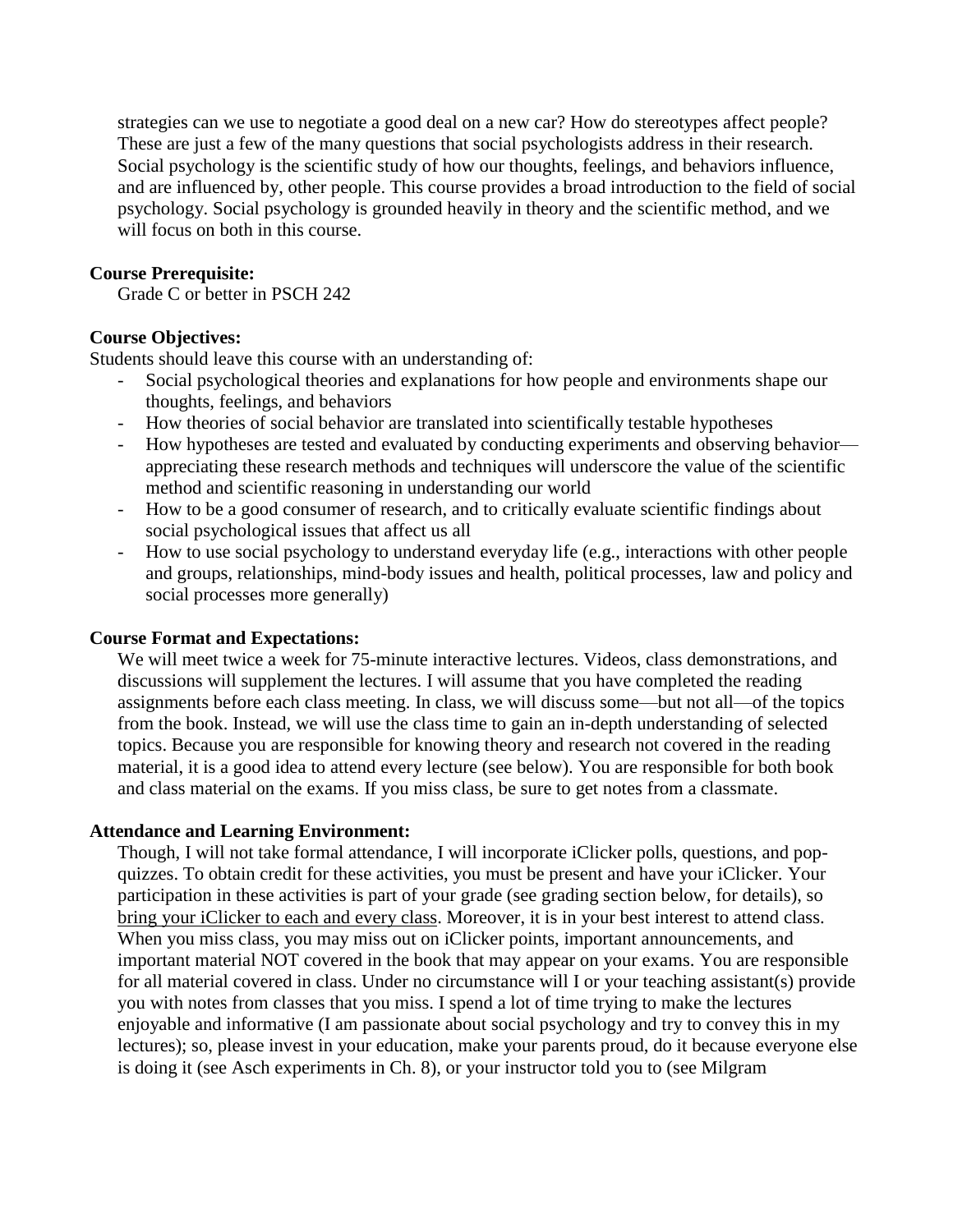experiments in Ch. 8). Even if you don't know the reason that you're coming to class (see Nisbett & Wilson studies on pg. 112), I expect to see you there.

I think of the classroom as a community, where success depends on all of our contributions and behaviors. The best classroom communities emerge when everyone comes to class prepared to contribute to the class discussion in a thoughtful manner. These classroom communities are not disrupted by phone calls, texting, Facebooking, Tweeting, Instagramming, emailing, reading newspapers, playing games, talking with others, or engaging in other distracting shenanigans. Over the semester, I promise that I will not stop mid-lecture to catch up on my Twitter feed or to check out recent LOLcats. Please do not do any of these things during class. If you do, you will be asked to leave.

If you do not understand something in class or the textbook, please ask. If you feel uncomfortable asking during class, you may ask immediately following class, via email, or by requesting to meet with me or your TA.

Social psychology studies some sensitive subjects, including body-image, conformity, prejudice, and violence. Thus, it is especially important to be respectful of each other. If something in the reading, lecture, or discussion makes you uncomfortable, please let me know. The material can be difficult but is important to understand.

# **Blackboard Page**

Information about the course, including this syllabus, is on Blackboard. It is important that you check Blackboard regularly for announcements. I will post my powerpoint slides on Blackboard so that you won't need to worry about writing down everything on every slide and so that you'll be able to review them before tests. I will post supplemental readings, news articles, videos, cartoons, and other information / links to material that may help shed light on the course material. This content will typically be an application of social psychology in the real-world. I encourage you to share similar material from your everyday life with the course in our supplemental materials page on Blackboard.

As you likely know, Blackboard includes a feature that allows students and faculty to communicate via email. If you choose to use this feature, please keep in mind that you may only use it for purposes relating directly to this course. Please do not use it for solicitations or advertisements of any products, services, or events not directly related to course content. If you do use it to solicit or advertise products, services, or events directly related to course content, please ask the permission of the instructor (Dr. Motyl) before doing so.

## **Exams**

There will be four multiple-choice tests. The tests are roughly evenly spaced throughout the semester (9/13, 10/6, 11/1, 11/22) and the questions will be focused on the material from the previous few weeks of class. That said, there may be some questions on content tested on previous tests, making each test somewhat cumulative. There will be an optional final exam (12/7) that is cumulative. If you cannot attend on at least FOUR of these exam dates, then you should not enroll in this course. All exams will consist of multiple choice questions and will be worth 100 points each. Exams will cover material from the text (even if I did not discuss it in class) and material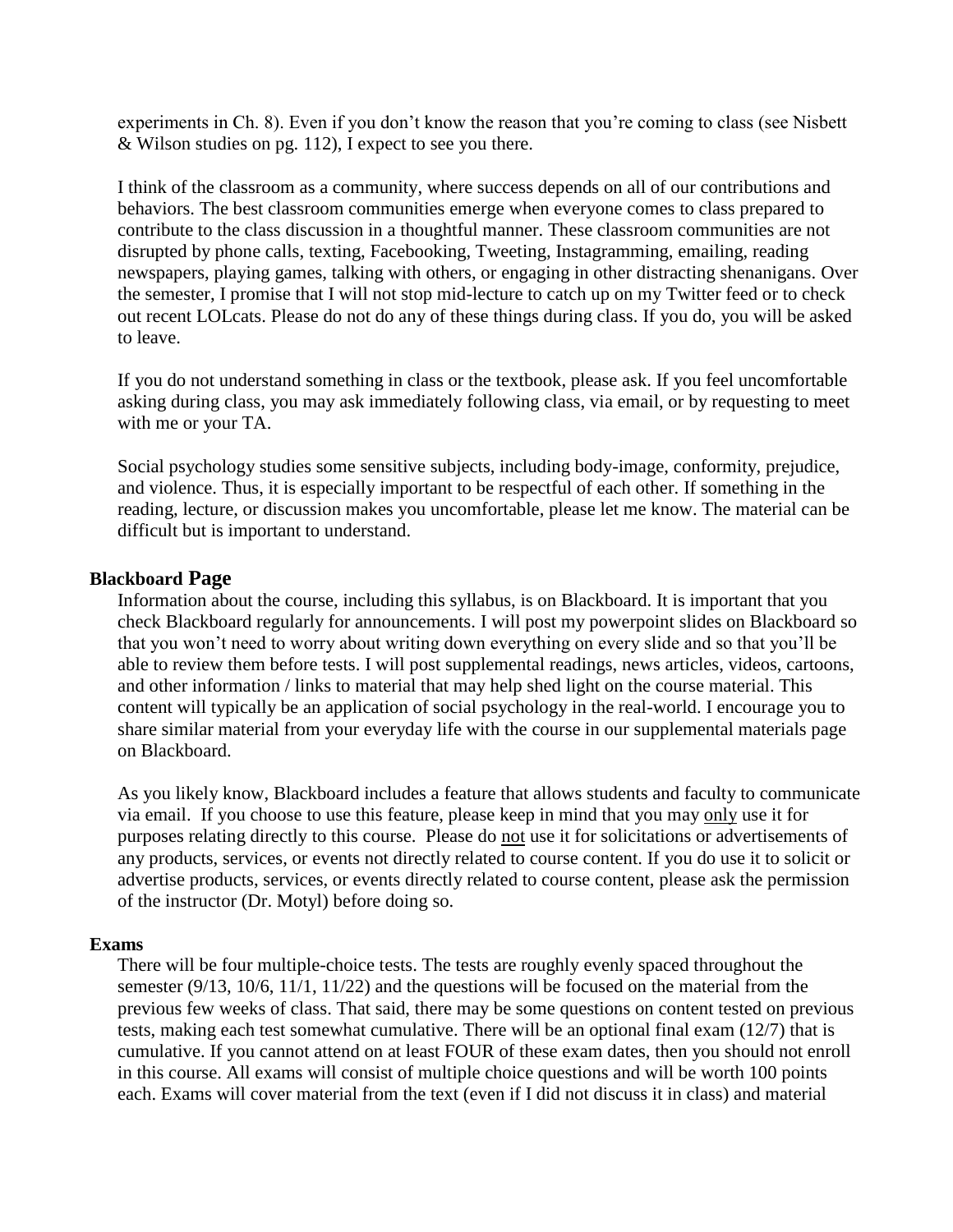from lecture (even if it was not covered in the text).

Exam grades will be posted on blackboard. If you are interested in going over your exams, you may come to our office hours or set up an appointment to meet with one of us. If you choose to go over an exam, you must do so within 2 weeks of taking the exam. I impose this limit because (a) it is more useful to you to go over your exam early, and (b) many students try to cram all the reviews into the days just before the final exam, which leads to overcrowded office hours and is a very poor strategy for long-term retention.

Because your grade is based upon the top four of five potential exam scores, THERE WILL BE NO MAKE-UP EXAMS UNDER ANY CIRCUMSTANCES. If you must miss an exam, for whatever reason, there is no need to contact me. Missing an exam means that the final exam is no longer optional for you. Of course, you should miss an exam only if absolutely necessary, as you cannot predict whether something may interfere with your ability to take a future test. You are best served by taking all five exams.

# **Homework Assignments**

There will be TWO homework assignments. These will be short video projects where you work in small groups to teach some piece of social psychology to the broader population, who may not have had the good fortune of taking a class on social psychology. For examples and select videos from previous classes, view our course [YouTube channel.](https://www.youtube.com/playlist?list=PLeG29AGHrtpPvudFz539kKQsMEpJ8Cexw) Complete details about the assignments will be provided later in the semester.

#### **Grading**

Your final grade for the course will be determined as follows:

| Item                         | Possible     | Earned |
|------------------------------|--------------|--------|
|                              | Points       | Points |
| Exam 1                       | 100 points   |        |
| Exam 2                       | 100 points   |        |
| Exam 3                       | 100 points   |        |
| Exam 4                       | 100 points   |        |
| Exam $5$ (*optional*)        | *100 points* |        |
| iClicker                     | 50 points    |        |
| Homework #1                  | 50 points    |        |
| Homework #2                  | 50 points    |        |
| <b>Total Possible Points</b> | 550 points   |        |

| Grade     | Percent       | <b>Raw Points</b> |
|-----------|---------------|-------------------|
| A         | $89.5 - 100$  | 492.25-550        |
| B         | $79.5 - 89.4$ | 437.25-492.24     |
| $\subset$ | $69.5 - 79.4$ | 382.25-437.24     |
| D         | $59.5 - 69.4$ | 327.25-382.24     |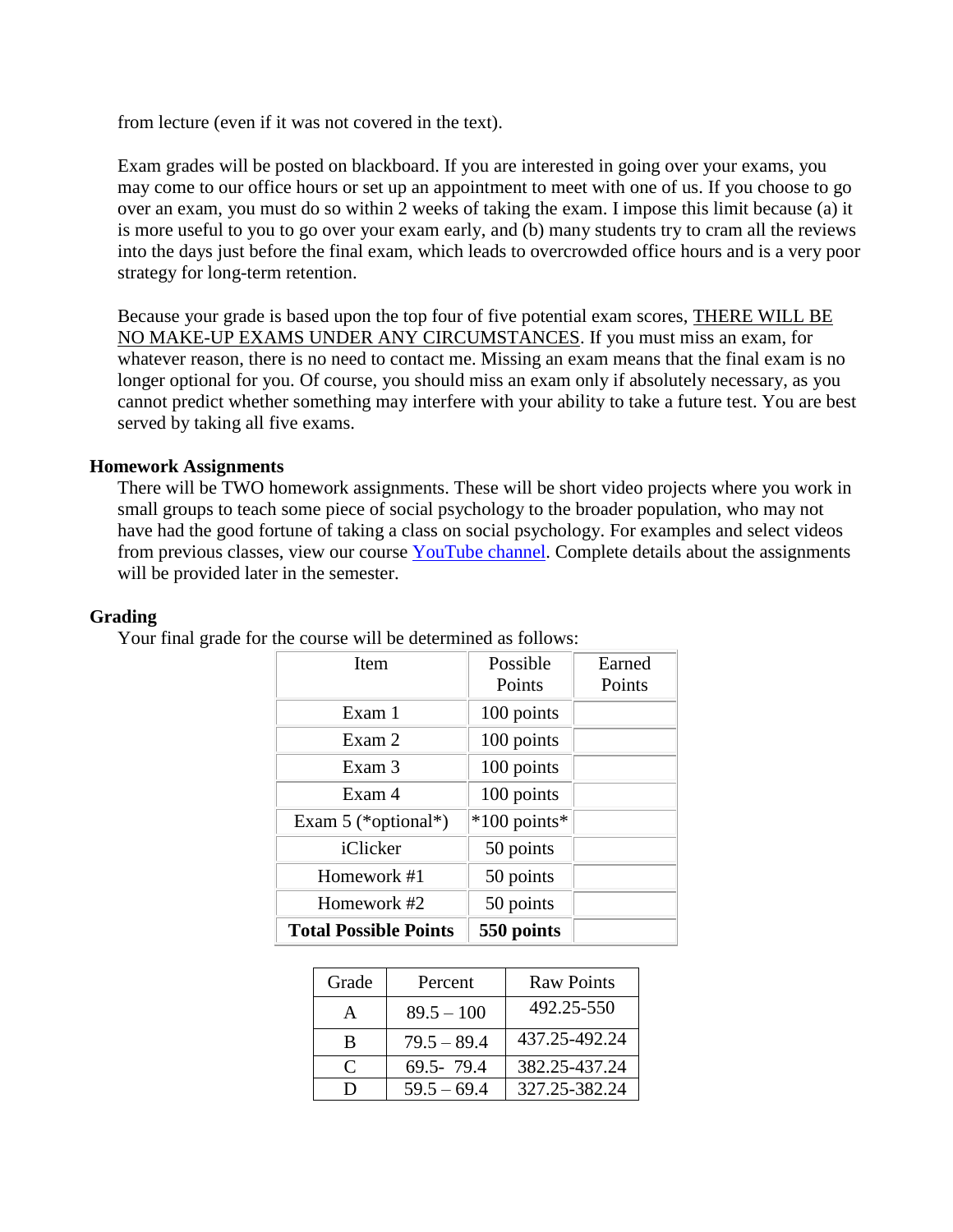| _ | ◡ | $\sim$<br>. .<br>$\cdot$ |
|---|---|--------------------------|
|---|---|--------------------------|

## **Email and Question-Answering Policy:**

Ideally, I would like to get to know each of you individually. Unfortunately, with a class this large, that is not possible. Nor is it possible for me to have regular email conversations with all of you. Please do not email me or the TAs about matters that you can look up on the syllabus. If you miss a class, please do not expect us to answer questions about it over email. If you have questions about the material or the assignments, please see the instructor or TA after class, or go to the instructor or TA office hours. If you have questions or comments on the material, feel free to email the instructor or TA and include PSYCH 312 and YOUR NAME in the subject line. We receive hundreds of emails every day, so following this rule will help us to identify your email as important and related to class. Our policy is to respond to emails within two working days of receipt. Working days are Monday through Friday. So, if you send an email on Saturday, we might not get back to you until Tuesday. Please be aware of this and adjust your expectations accordingly. I am available to all of my students and encourage all of you to visit me during office hours, even if it's to have a casual chat. However, given the large size of the class, I am less encouraging of email. If you have concerns or questions, you should check the course syllabus and Blackboard. If you cannot find your answer there, try posting a question in the discussion forum on Blackboard. If that doesn't work, then come to office hours or arrange an appointment with your TA. If you send them to me, I will forward them to your TA and that will delay your response.

To reiterate, **DO NOT SEND EMAILS REGARDING YOUR GRADES**. The syllabus contains the point values for all grade entries and space for you to keep track of your own grade. If you have additional questions, please ask them after class or during office hours. Any email inquiries about grades will go without a response.

## **Grade Appeals:**

If you feel strongly that your grade on an assignment or test was unfair, you have the right to appeal. In such cases, you must first talk with your TA to find out why your assignment or exam was graded the way that it was. Usually, you will be able to resolve things directly with your TA. If an issue remains, however, you may submit a word document stating (a) what test item you are questioning and (b) your rationale for the appeal. Email the document to Professor Motyl. When you request a grade appeal, Professor Motyl will re-grade the entire test or assignment—not just the single item or aspect that you are appealing. Thus, it is possible that your grade could go down on the basis of an appeal if an error that had initially favored you is caught on a second examination. **An appeal of a test item or assignment MUST be submitted within two weeks of when the assignment was handed back / posted; there will be no exceptions to this rule.**

# **Academic Integrity:**

*As an academic community, UIC is committed to providing an environment in which research, learning, and scholarship can flourish and in which all endeavors are guided by academic and professional integrity. All members of the campus community–students, staff, faculty, and administrators–share the responsibility of insuring that these standards are upheld so that such an environment exists. Instances of academic misconduct by students will be handled pursuant to the Student Disciplinary Policy:*

*<http://www.uic.edu/depts/dos/docs/Student%20Disciplinary%20Policy.pdf>*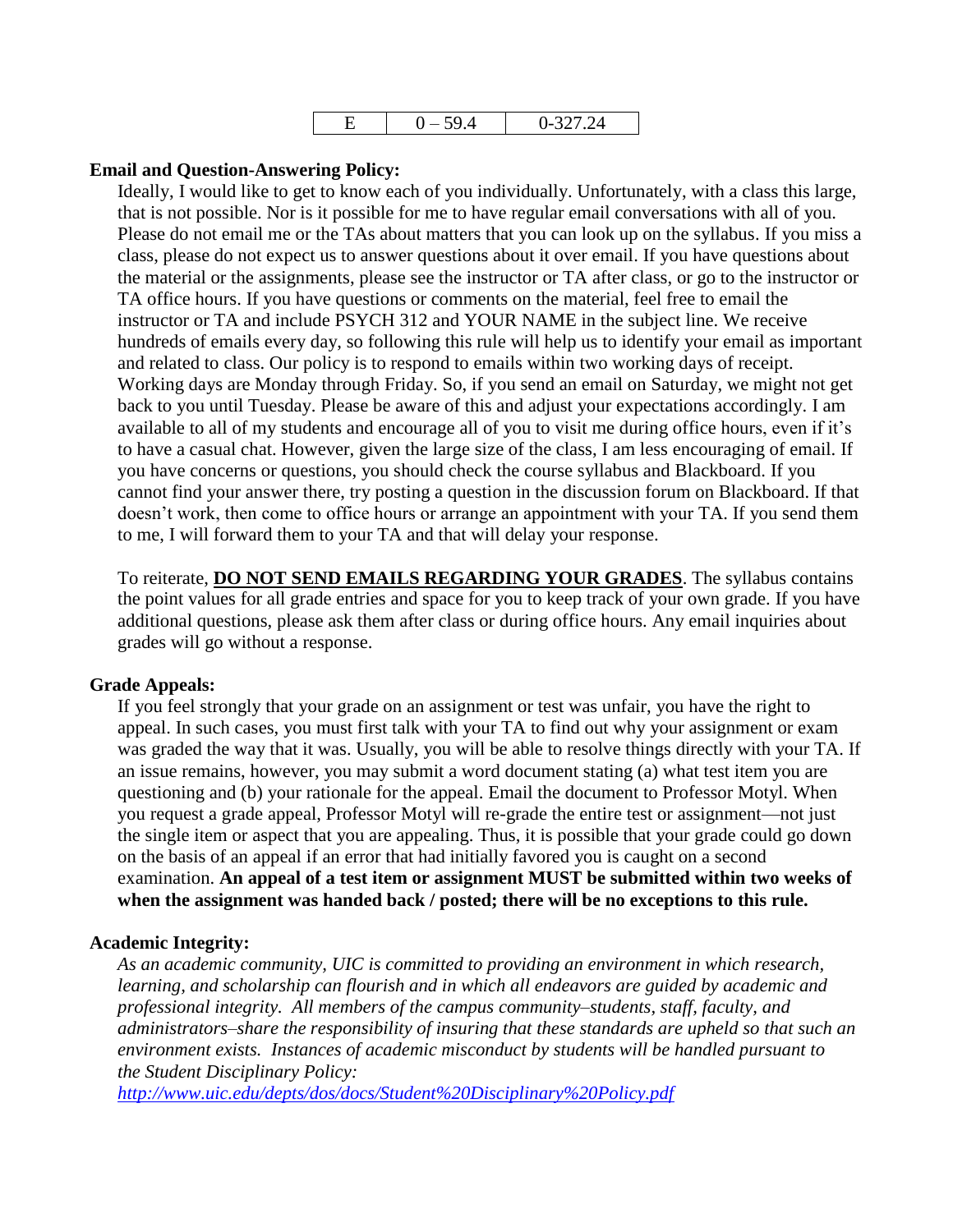In fairness to the vast majority of students who take their college career seriously, **no form of cheating will be tolerated**. If you cheat on any exam or assignment in this class, you will fail the entire class and I will file official judicial charges against you immediately with the Dean of Students, who will place a notice about the incident in your permanent record. There will be no exceptions to this policy.

Cheating includes, but is not limited to, looking on others' tests or letting them look on yours during a test, copying or giving others test answers, using your cell phone or other electronic devices during an exam without prior explicit permission to do so, and plagiarism which includes copying the words of a fellow student or any other author in your papers, copying even short phrases from written work that you are using as a reference (even if you cite it properly), handing in work that you have handed in for another class, and handing in papers you've gotten from the internet or from other students.

No form of reproduction or provision of exams or assignments, or any part thereof, including, but not limited to, copying for personal use, sharing with current or prospective students, or posting on the Internet in open access or restricted selective spaces is permitted without the written permission of the course instructor, Dr. Motyl.

All violations of student conduct or academic integrity will be handled according to UIC's student conduct policy: <http://www.uic.edu/depts/dos/studentconduct.html>

# **Students with Disabilities:**

Students with disabilities who require accommodations for access and participation in this course must be registered with the Office of Disability Services (ODS). Please contact ODS at (312) 413- 2103 (voice) or (312) 413-0123 (TTY). More information about accommodations is available at [http://www.uic.edu/depts/oaa/disability\\_resources/faq/accommodations.html.](http://www.uic.edu/depts/oaa/disability_resources/faq/accommodations.html)

# **Religious Holidays:**

Campus Policy States: The faculty of the University of Illinois at Chicago shall make every effort to avoid scheduling examinations or requiring that student projects be turned in or completed on religious holidays. Students who wish to observe their religious holidays shall notify the faculty member by the tenth day of the semester of the date when they will be absent unless the religious holiday is observed on or before the tenth day of the semester. In such cases, the student shall notify the faculty member at least five days in advance of the date when he/she will be absent. The faculty member shall make every reasonable effort to honor the request, not penalize the student for missing the class, and if an examination or project is due during the absence, give the student an exam or assignment equivalent to the one completed by those students in attendance. If the student feels aggrieved, he/she may request remedy through the campus grievance procedure.

## **Incompletes:**

University policy on incomplete grades is very strict. I will grant an incomplete grade only under the most extreme circumstances. Do not request an incomplete unless the following conditions apply (taken from the undergraduate catalogue):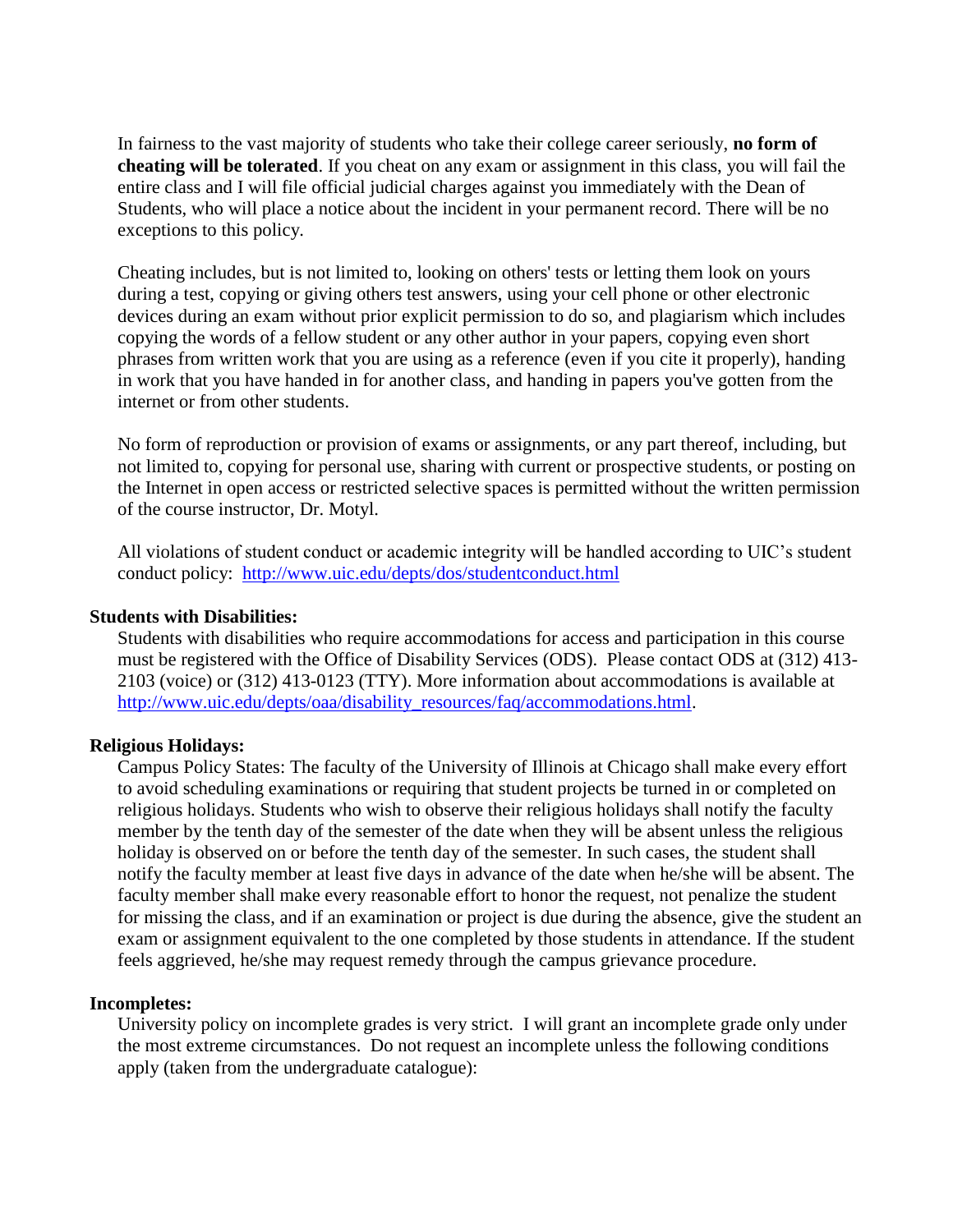*Course work is incomplete when a student fails to submit all required assignments or is absent from the final examination; incomplete course work will normally result in a failing grade. The IN* (incomplete) grade may be assigned in lieu of a grade only when all the following *conditions are met: (a) the student has been making satisfactory progress in the course; (b) the student is unable to complete all course work due to unusual circumstances that are beyond personal control and are acceptable to the instructor; (c) the student presents these reasons prior to the time that the final grade roster is due. The instructor must submit an Incomplete report with the final grade roster for the IN to be recorded. This report is a contract for the student to complete the course work with that instructor or one designated by the department executive officer in the way described and by the time indicated on the report. In resolving the IN, the student may not register for the course a second time, but must follow the procedures detailed on the report. An IN must be removed by the end of the student's first semester or summer session in residence subsequent to the occurrence, or, if not in residence, no later than one calendar year after the occurrence. When the student submits the work, the instructor will grade it and change the IN to the appropriate grade. If an undergraduate fails to meet the stated conditions, the instructor will assign an E for the final grade.*

## **Letters of Recommendation:**

I am happy to provide letters of recommendation for students who have demonstrated excellence in my class. In order to write a good letter, I must know you. So, if you anticipate requesting a letter of recommendation from me, please ensure that you meet with me at least once to discuss your aspirations and plans. If I don't know you, I cannot write a strong letter for you.

## **Legal Disclaimers**

The content of this course is the intellectual property of the instructor and is covered by copyright law. The exams and handouts in this class are copyrighted. Any sale, reproduction, or retransmission of course-related materials (including exams or exam questions) is a violation of US Copyright Law, and any parties (students or commercial enterprises) involved in such illegal activities are subject to both criminal and civil prosecution. Students are allowed to provide or lend notes to fellow students, provided they do not financially profit from doing so. The commercialization of class notes, however, is strictly prohibited; violators will be prosecuted.